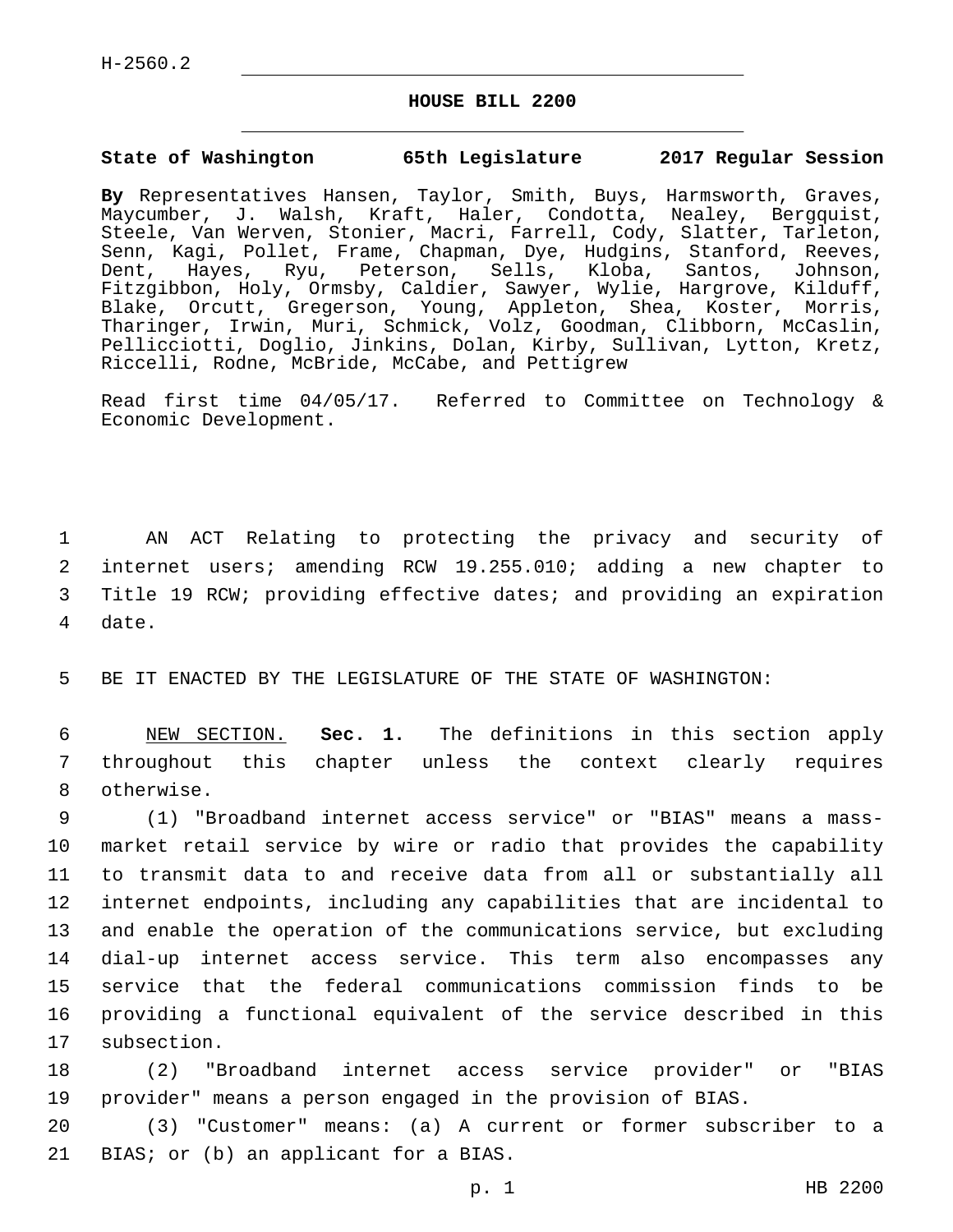(4) "Customer proprietary information" or "customer PI" means any of the following a carrier acquires in connection with its provision 3 of BIAS:

 (a) Individually identifiable customer proprietary network 5 information;

(b) Personally identifiable information; and6

7 (c) Content of communication.

 (5) "Customer proprietary network information" or "CPNI" has the same meaning given to that term in section 222(h)(1) of the communications act of 1934, as amended (47 U.S.C. Sec. 222(h)(1)).

 (6) "Material change" means any change that a consumer, acting reasonably under the circumstances, would consider important to his or her decisions regarding his or her privacy, including any change to information required by the privacy notice described in section 2 15 of this act.

 (7) "Opt-in approval" means a method for obtaining customer consent to use, disclose, or permit access to the customer's proprietary information. This approval method requires that the carrier obtain from the customer affirmative, express consent allowing the requested usage, disclosure, or access to the customer proprietary information after the customer is provided appropriate notification of the carrier's request consistent with the 23 requirements set forth in this chapter.

 (8) "Opt-out approval" means a method for obtaining customer consent to use, disclose, or permit access to the customer's proprietary information. Under this approval method, a customer is deemed to have consented to the use, disclosure, or access to the customer's proprietary information if the customer has failed to object thereto after the customer is provided appropriate notification of the carrier's request for consent consistent with the 31 requirements set forth in this chapter.

 (9) "Person" has the same meaning given that term in section 3 of the federal communications act of 1934, as amended (47 U.S.C. Sec. 153).34

 (10) "Personally identifiable information" or "PII" means any information that is linked or reasonably linkable to an individual or 37 device.

 (11) "Sensitive customer proprietary information" or "sensitive 39 PII" includes:

(a) Financial information;40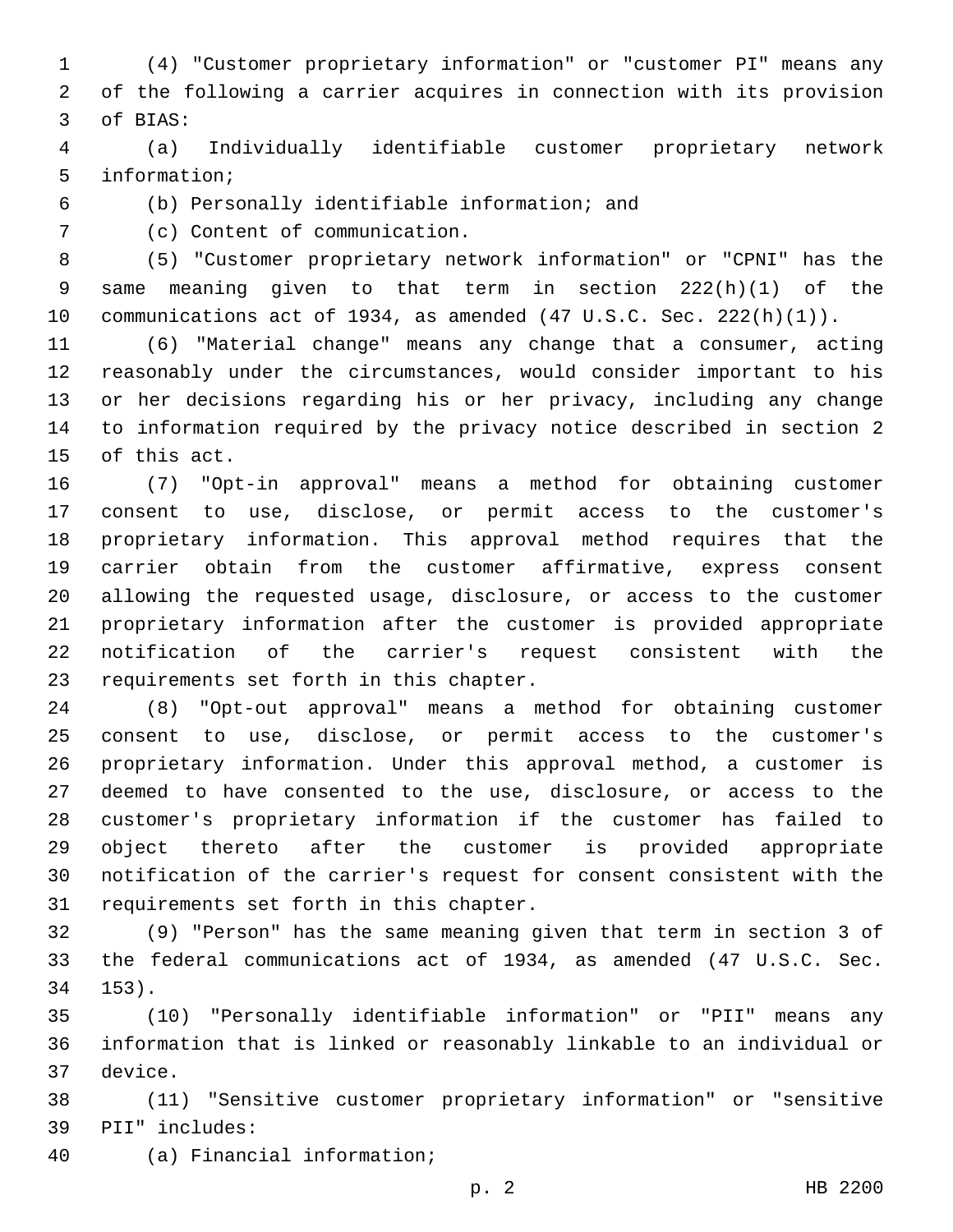- 1 (b) Health information;
- (c) Information pertaining to children;2
- 3 (d) Social security numbers;

(e) Precise geolocation information;4

5 (f) Content of communications;

(g) Call detail information; and6

 (h) Web browsing history, application usage history, and the 8 functional equivalents of either.

 (12) "Small broadband internet access service provider" or "small BIAS provider" means a provider with one hundred thousand or fewer broadband connections, aggregated over all the provider's affiliates 12 whether within or outside the state.

 NEW SECTION. **Sec. 2.** (1) A BIAS provider must notify its customers of its privacy policies. The notice must be clear and conspicuous and in language that is comprehensible and not misleading.

 (2) A BIAS provider's notice of its privacy policies under 18 subsection (1) of this section must:

 (a) Specify and describe the types of customer proprietary information that the BIAS provider collects by virtue of its provision of BIAS and how it uses that information;

 (b) Specify and describe under what circumstances the BIAS provider discloses or permits access to each type of customer 24 proprietary information that it collects;

 (c) Specify and describe the categories of entities to which the BIAS provider discloses or permits access to customer proprietary information and the purposes for which the customer proprietary information will be used by each category of entities;

 (d) Specify and describe that customers' opt-in approval to use, disclose, or permit access to customer proprietary information will not affect the provision of any BIAS of which he or she is a 32 customer;

 (i) That a customer's denial or withdrawal of approval to use, disclose, or permit access to customer proprietary information will not affect the provision of any BIAS of which he or she is a 36 customer; and

 (ii) That any grant, denial, or withdrawal of approval for the use, disclosure, or permission of access to the customer proprietary information is valid until the customer affirmatively revokes the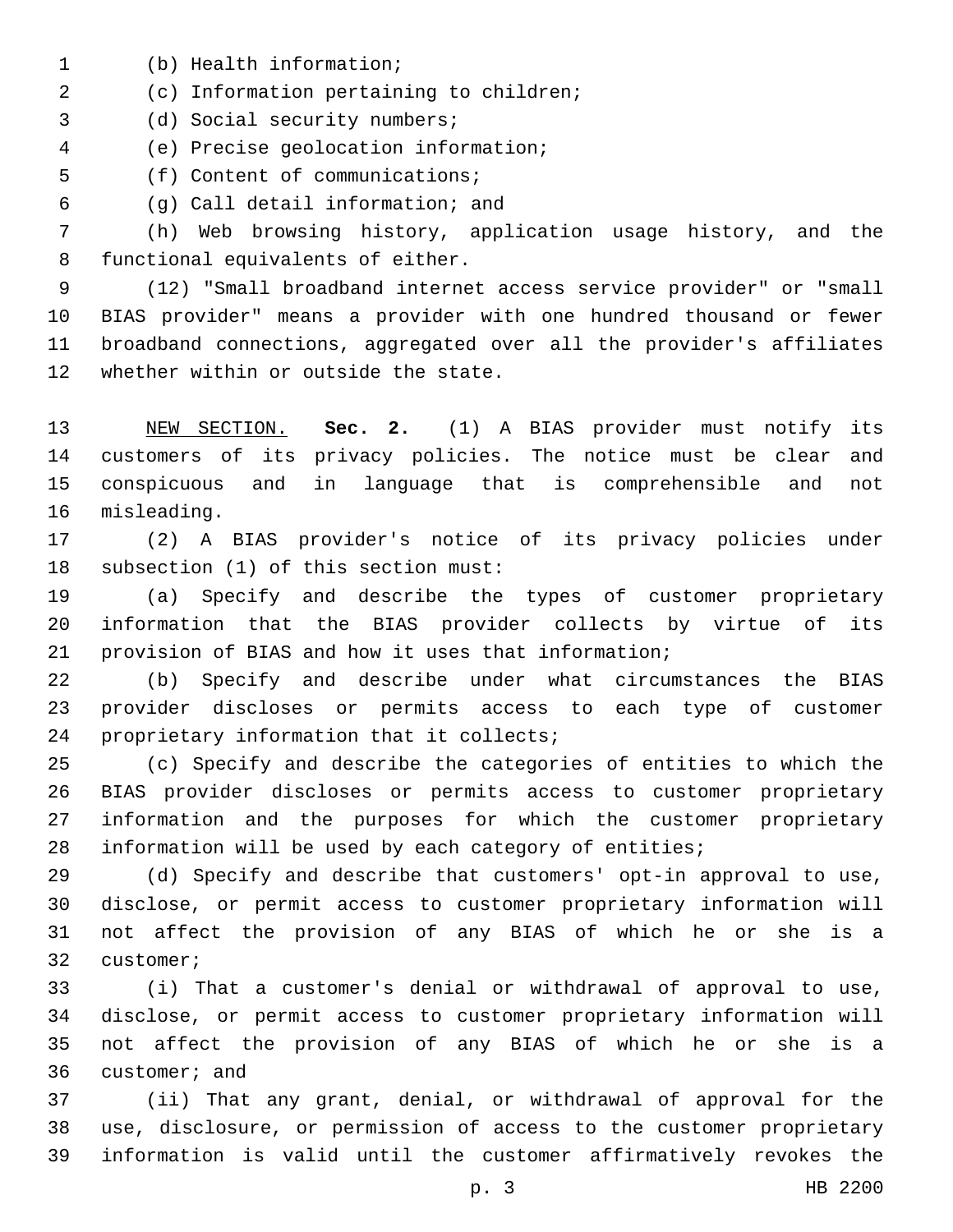grant, denial, or withdrawal, and inform the customer of his or her right to deny or withdraw access to the proprietary information at 3 any time;

 (e) Provide access to a mechanism for customers to grant, deny, or withdraw approval for the BIAS provider to use, disclose, or provide access to customer proprietary information as required by 7 section 3 of this act;

 (f) Be completely translated into a language other than English if the BIAS provider transacts business with the customer in that 10 language.

(3) Notice required under subsection (1) of this section must:

 (a) Be made available to prospective customers at the point of sale, prior to the purchase of service, whether the point of sale is 14 in person, online, over the telephone, or via another means; and

 (b) Be made persistently available through: A clear and conspicuous link on the BIAS provider's homepage; the carrier's mobile application, if it provides one for account management purposes; and any functional equivalent to the carrier's homepage or mobile application. If a carrier does not have a web site, it must provide notice to customers in paper form or another format agreed 21 upon by the customer.

 (4) A BIAS provider must provide existing customers with advance notice of one or more material changes to the carrier's privacy policies. The advance notice must be clear and conspicuous, and in language that is comprehensible and not misleading, and must:

 (a) Be provided through email or another means of active 27 communication agreed upon by the customer;

28 (b) Specify and describe:

 (i) The changes made to the BIAS provider's privacy policies, including any changes to what customer proprietary information the carrier collects, and how it uses, discloses, or permits access to such information, the categories of entities to which it discloses or permits access to customer proprietary information, and which, if 34 any, changes are retroactive; and

 (ii) Customers' opt-in approval and/or opt-out approval rights with respect to their customer proprietary information, including the material specified in subsection (2)(d) of this section;

 (c) Provide access to a mechanism for customers to grant, deny, or withdraw approval for the BIAS provider to use, disclose, or

p. 4 HB 2200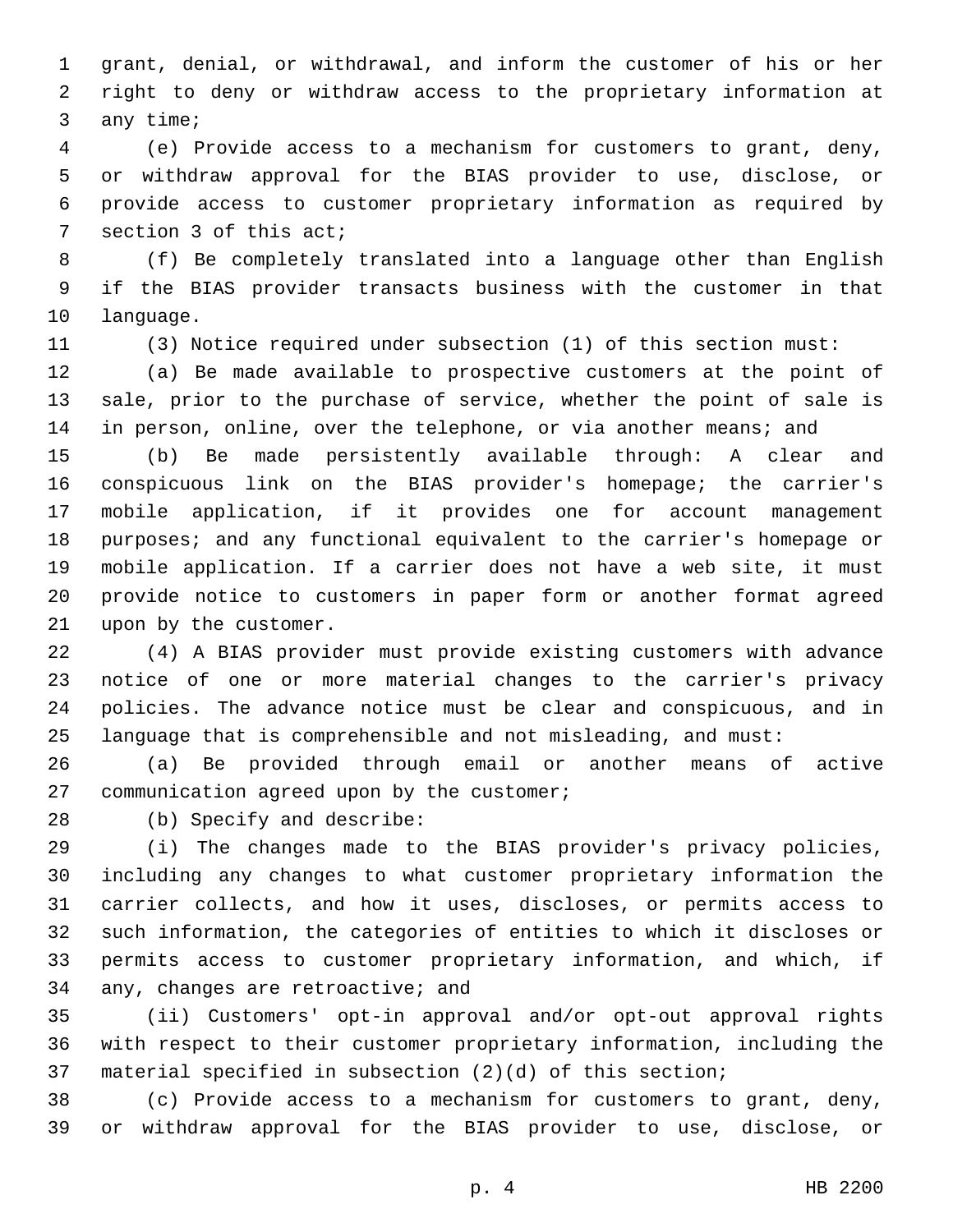permit access to customer proprietary information as required by 2 section 3 of this act;

 (d) Be completely translated into a language other than English if the telecommunications carrier transacts business with the 5 customer in that language.

 (5) Small BIAS providers are exempt from the requirements of this 7 section until July 1, 2019.

 NEW SECTION. **Sec. 3.** (1) Except as described in subsection (2) of this section, a BIAS provider may not use, disclose, or permit access to customer proprietary information except with the opt-out or opt-in approval of a customer as described in this section.

 (2) A BIAS provider may use, disclose, or permit access to customer proprietary information without customer approval for the 14 following purposes:

 (a) In its provision of the internet access service from which such information is derived, or in its provision of services necessary to, or used in, the provision of such service.

 (b) To initiate, render, bill, and collect for internet access 19 service.

 (c) To protect the rights or property of the BIAS provider, or to protect users of the internet access service and other providers from fraudulent, abusive, or unlawful use of the service.

 (d) To provide any inbound marketing, referral, or administrative services to the customer for the duration of a real-time interaction, if such an interaction was initiated by the customer.

 (e) To provide either location information or nonsensitive 27 customer proprietary information, or both, to:

 (i) A public safety answering point, emergency medical service provider or emergency dispatch provider, public safety, fire service, or law enforcement official, or hospital emergency or trauma care facility, in order to respond to the user's request for emergency 32 services;

 (ii) Inform the user's legal guardian or members of the user's immediate family of the user's location in an emergency situation that involves the risk of death or serious physical harm; or

 (iii) Providers of information or database management services solely for purposes of assisting in the delivery of emergency 38 services in response to an emergency.

(f) As otherwise required or authorized by law.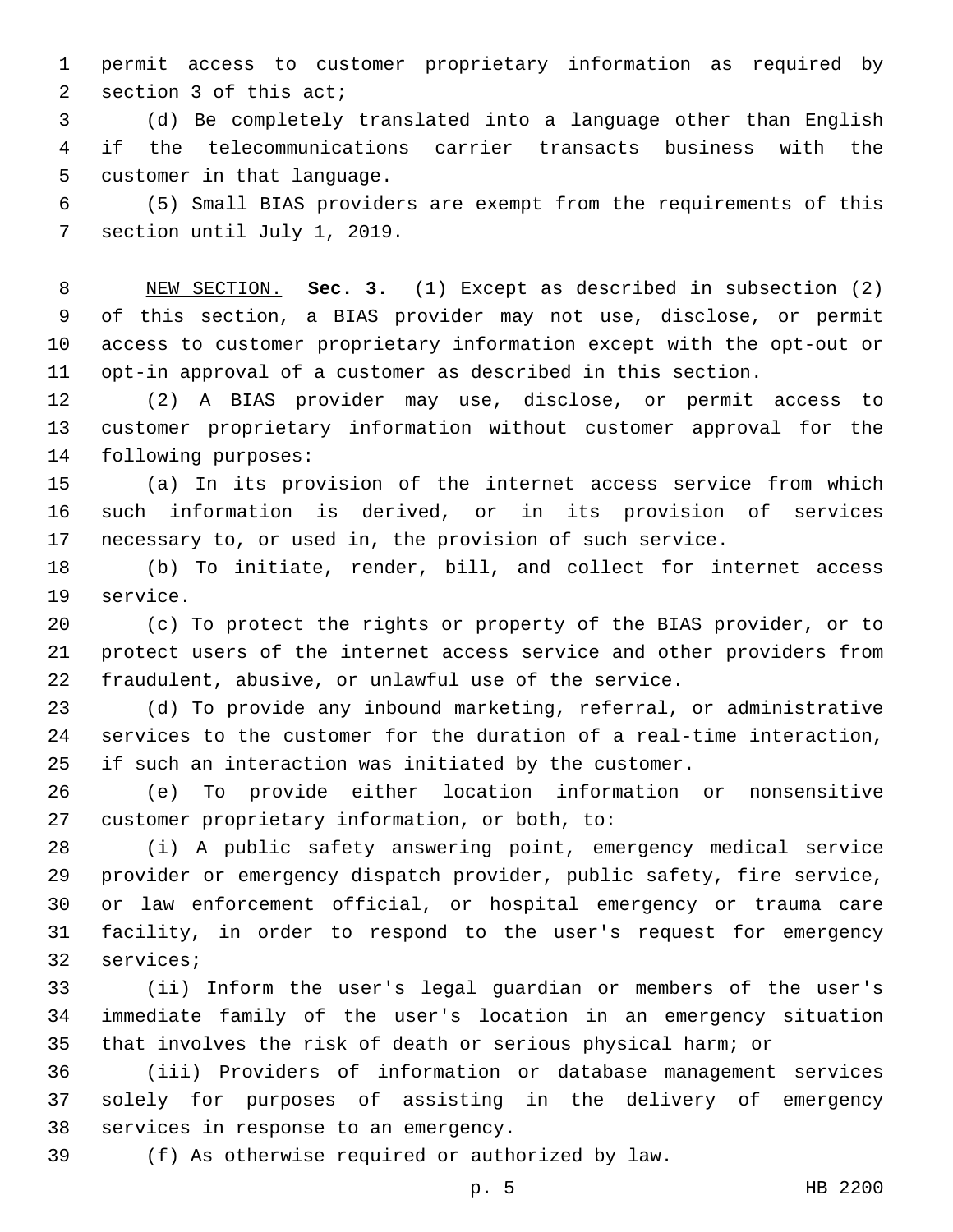(3) Except as otherwise provided in this section, a BIAS provider must obtain opt-out approval from a customer to use, disclose, or permit access to any of the customer's nonsensitive customer proprietary information. If it so chooses, a BIAS provider may instead obtain opt-in approval from a customer to use, disclose, or permit access to any of the customer's nonsensitive customer 7 proprietary information.

 (4) Except as otherwise provided in this section, a BIAS provider 9 must obtain opt-in approval from a customer to:

 (a) Use, disclose, or permit access to any of the customer's 11 sensitive customer proprietary information; or

 (b) Make any material retroactive change. For purposes of this section, a material retroactive change means a material change that would result in a use, disclosure, or permission of access to any of the customer's proprietary information previously collected by the BIAS provider for which the customer did not previously grant approval, either through opt-in or opt-out consent, as required by 18 subsections  $(3)$  and  $(4)$  of this section.

 (5) Except as described in subsection (2) of this section, a BIAS provider must at a minimum solicit customer approval pursuant to either subsection (3) or (4) of this section, or both, as applicable, at the point of sale and when making one or more material changes to privacy policies. The solicitation may be part of, or the same communication as, a notice required by section 2 of this act.

 (6) A BIAS provider's solicitation of customer approval must be clear and conspicuous and in language that is comprehensible and not 27 misleading. The solicitation must disclose:

 (a) The types of customer proprietary information for which the BIAS provider is seeking customer approval to use, disclose, or 30 permit access to;

 (b) The purposes for which the customer proprietary information 32 will be used;

 (c) The categories of entities to which the BIAS provider intends to disclose or permit access to such customer proprietary 35 information; and

 (d) A means to easily access the notice required by section 2(1) of this act and a means to access the mechanism required by 38 subsection (8) of this section.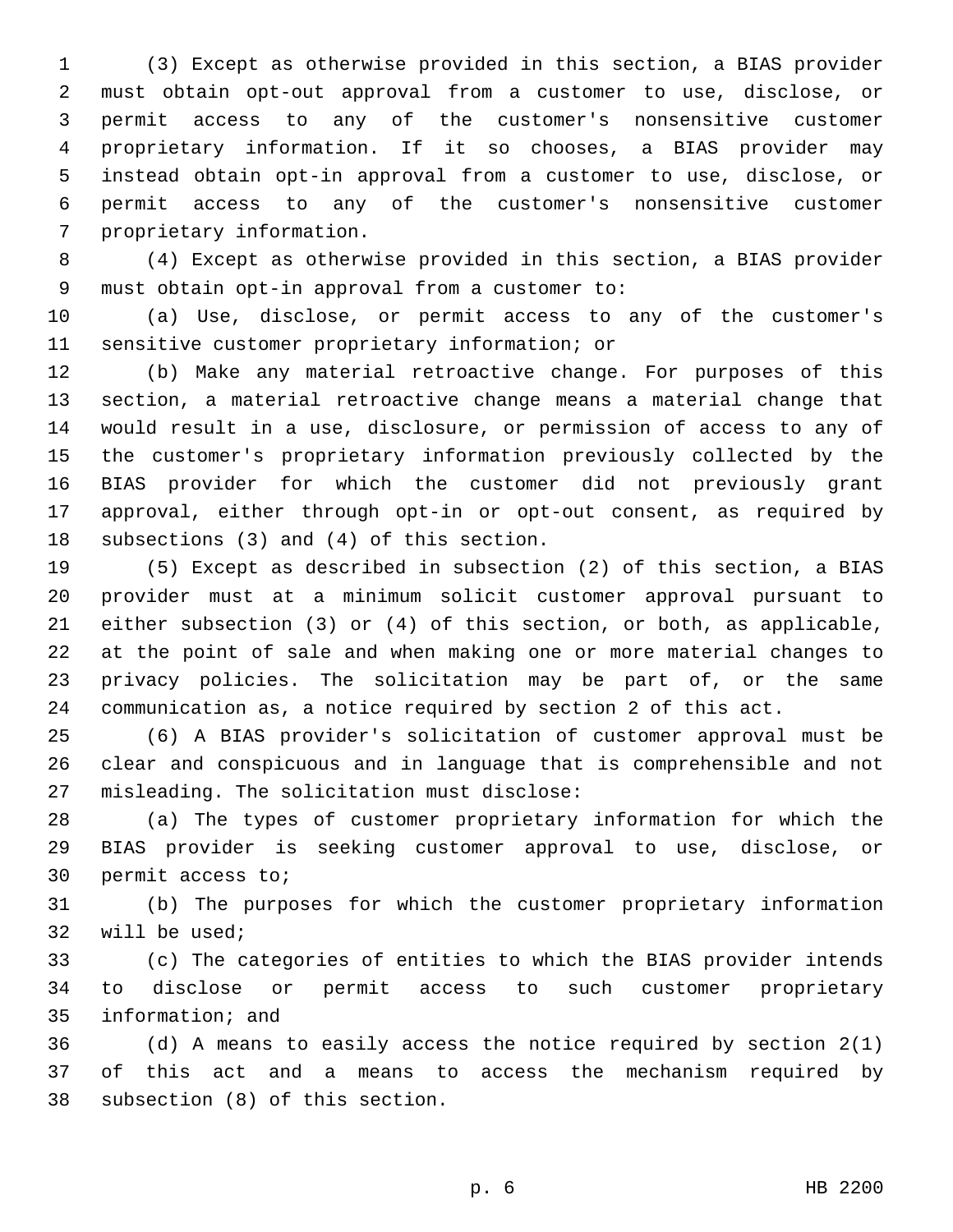(7) A BIAS provider's solicitation of customer approval must be completely translated into a language other than English if the BIAS provider transacts business with the customer in that language.

 (8) A BIAS provider must make available a simple, easy-to-use mechanism for customers to grant, deny, or withdraw both opt-in approval or opt-out approval at any time. The mechanism must be clear and conspicuous, in language that is comprehensible and not misleading, and made available at no additional cost to the customer. The mechanism must be persistently available on or through the BIAS provider's web site; the BIAS provider's mobile application, 11 if it provides one for account management purposes; and any functional equivalent to the BIAS provider's homepage or mobile application. If a BIAS provider does not have a web site, it must provide a persistently available mechanism by another means such as a toll-free telephone number. The customer's grant, denial, or withdrawal of approval must be given effect promptly and remain in effect until the customer revokes or limits such grant, denial, or 18 withdrawal of approval.

 (9) Customer consent to or approval of the activities described in this section obtained prior to the effective date of this section is considered to be in compliance with the requirements of this section. BIAS providers that have obtained such consent or approval are not required to obtain new consent or approval for the same 24 activities.

 (10) Small BIAS providers are exempt from the requirements of 26 this section until July 1, 2019.

 NEW SECTION. **Sec. 4.** (1) A BIAS provider must take reasonable measures to protect customer PI from unauthorized use, disclosure, or access.

 (2) The security measures taken by a BIAS provider to implement subsection (1) of this section must appropriately take into account 32 each of the following factors:

(a) The nature and scope of the BIAS provider's activities;

(b) The sensitivity of the data it collects;

35 (c) The size of the BIAS provider; and

(d) Technical feasibility.36

 (3) A BIAS provider may employ any lawful security measures that allow it to implement the requirement set forth in this section.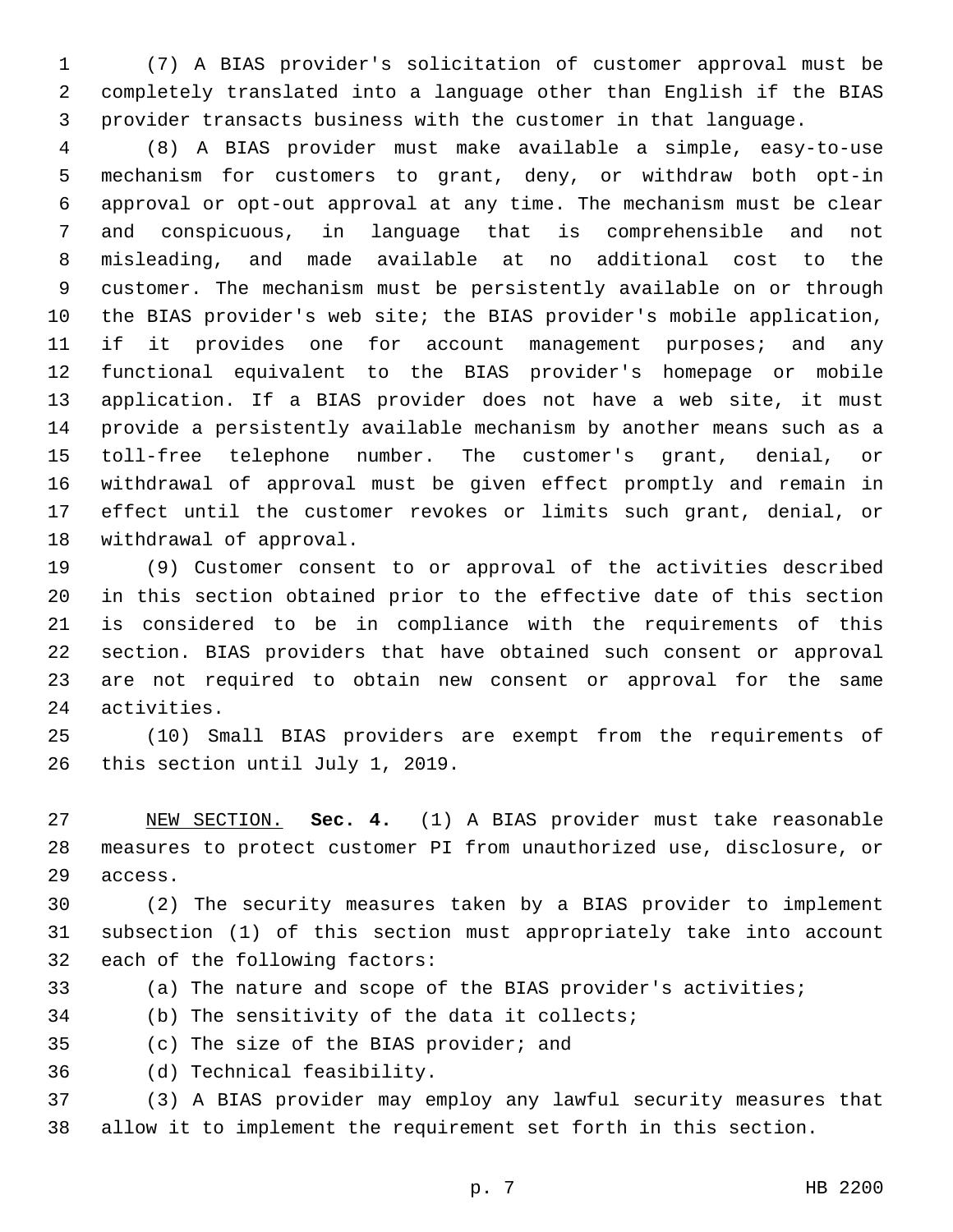NEW SECTION. **Sec. 5.** (1) A BIAS provider must not condition, or effectively condition, provision of BIAS on a customer's agreement to waive privacy rights guaranteed by law or rule, including this chapter. A BIAS provider must not terminate service or otherwise refuse to provide BIAS as a direct or indirect consequence of a customer's refusal to waive any such privacy rights.

 (2) A BIAS provider that offers a financial incentive, such as lower monthly rates, in exchange for a customer's approval to use, disclose, or permit access to the customer's proprietary information 10 must do all of the following:

 (a) Provide notice explaining the terms of any financial incentive program that is clear and conspicuous, and in language that is comprehensible and not misleading. The notice must be provided both at the time the program is offered and at the time a customer elects to participate in the program. The notice must:

 (i) Explain that the program requires opt-in approval to use, 17 disclose, or permit access to customer PI;

 (ii) Include information about what customer PI the provider will collect, how it will be used, and with what categories of entities it 20 will be shared and for what purposes;

 (iii) Be easily accessible and separate from any other privacy notifications, including but not limited to any privacy notifications 23 required by this chapter;

 (iv) Be completely translated into a language other than English if the BIAS provider transacts business with the customer in that language; and

 (v) Provide at least as prominent information to customers about the equivalent service plan that does not necessitate the use, disclosure, or access to customer PI beyond that required or permitted by law or rule, including under this chapter.

 (b) Obtain customer opt-in approval in accordance with section 3(4) of this act for participation in any financial incentive 33 program.

 (c) If customer opt-in approval is given, the BIAS provider must make available a simple, easy-to-use mechanism for customers to withdraw approval for participation in such a financial incentive program at any time. The mechanism must be clear and conspicuous, in language that is comprehensible and not misleading, and must be persistently available on or through the BIAS provider's web site; the BIAS provider's mobile application if it provides one for account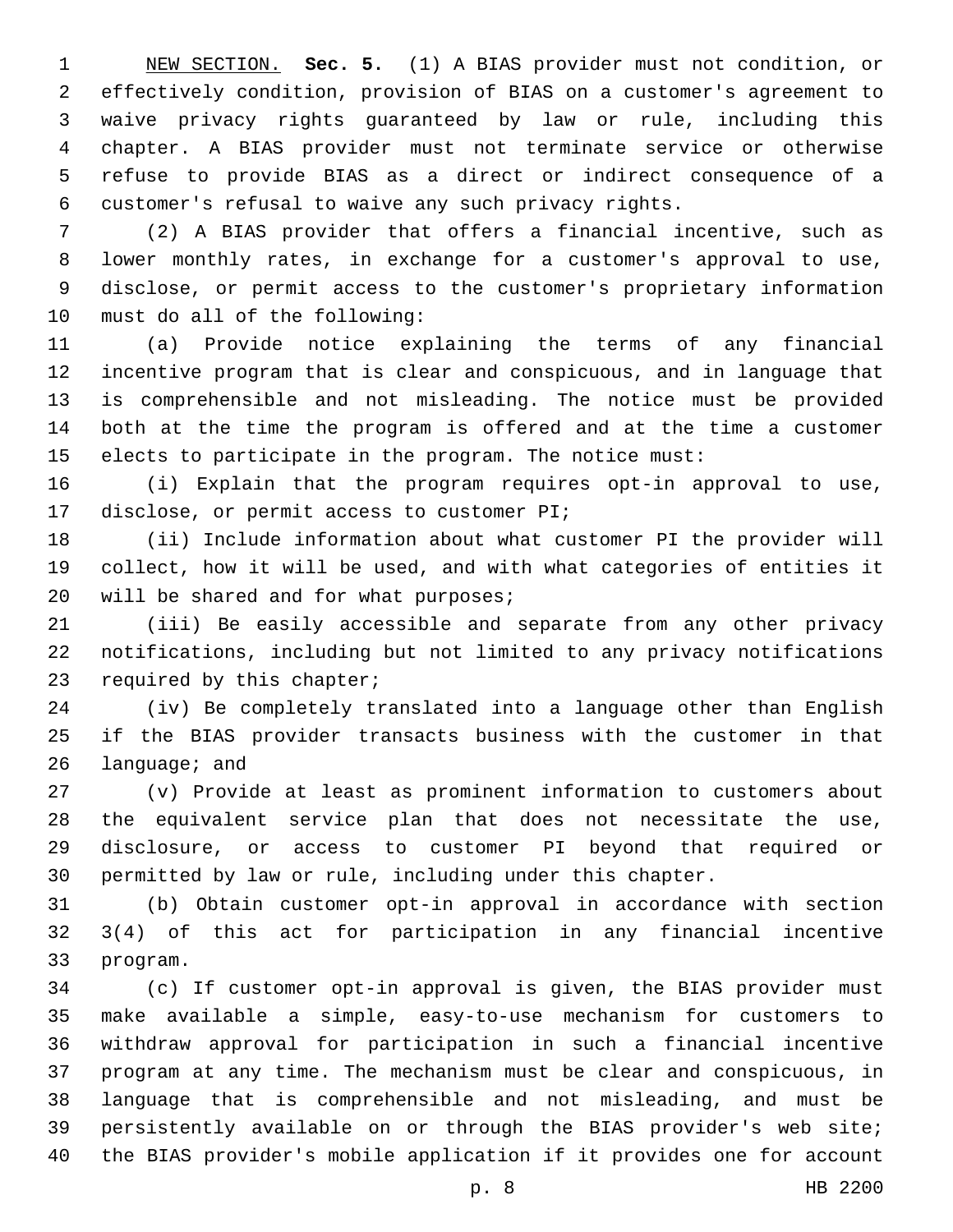management purposes; and any functional equivalent to the BIAS provider's homepage or mobile application. If a BIAS provider does not have a web site, it must provide a persistently available mechanism by another means such as a toll-free telephone number.

 NEW SECTION. **Sec. 6.** The legislature finds that the practices covered by this chapter are matters affecting the public interest for the purpose of applying the consumer protection act, chapter 19.86 RCW. A violation of this chapter is not reasonable in relation to the development and preservation of business and constitutes an unfair or deceptive act or practice in the conduct of trade or commerce and unfair method of competition for purposes of applying the consumer protection act, chapter 19.86 RCW.

 NEW SECTION. **Sec. 7.** The consumer privacy and security account is created in the state treasury. All receipts from recoveries by the office of the attorney general for lawsuits related to the consumer protection act under the provisions of this chapter, or otherwise designated to this account must be deposited into the account. Moneys in the account may be spent only after appropriation. Expenditures from the account may be used only for costs incurred by the office of the attorney general in the administration and enforcement of this chapter.

 NEW SECTION. **Sec. 8.** (1) In consultation with the utilities and transportation commission, the office of data and privacy protection, and the department of commerce, the office of the attorney general shall review and analyze additional opportunities to increase consumer privacy transparency, control, and protection through the regulation of additional industry categories engaged in the provision of internet or mobile content or services. The office of the attorney general shall report its findings to the appropriate committees of the legislature by December 1, 2020.

31 (2) This section expires July 1, 2021.

 **Sec. 9.** RCW 19.255.010 and 2015 c 64 s 2 are each amended to 33 read as follows:

 (1) Any person or business that conducts business in this state 35 and that owns or licenses data that includes personal information, or operates as a BIAS provider as defined under section 1 of this act,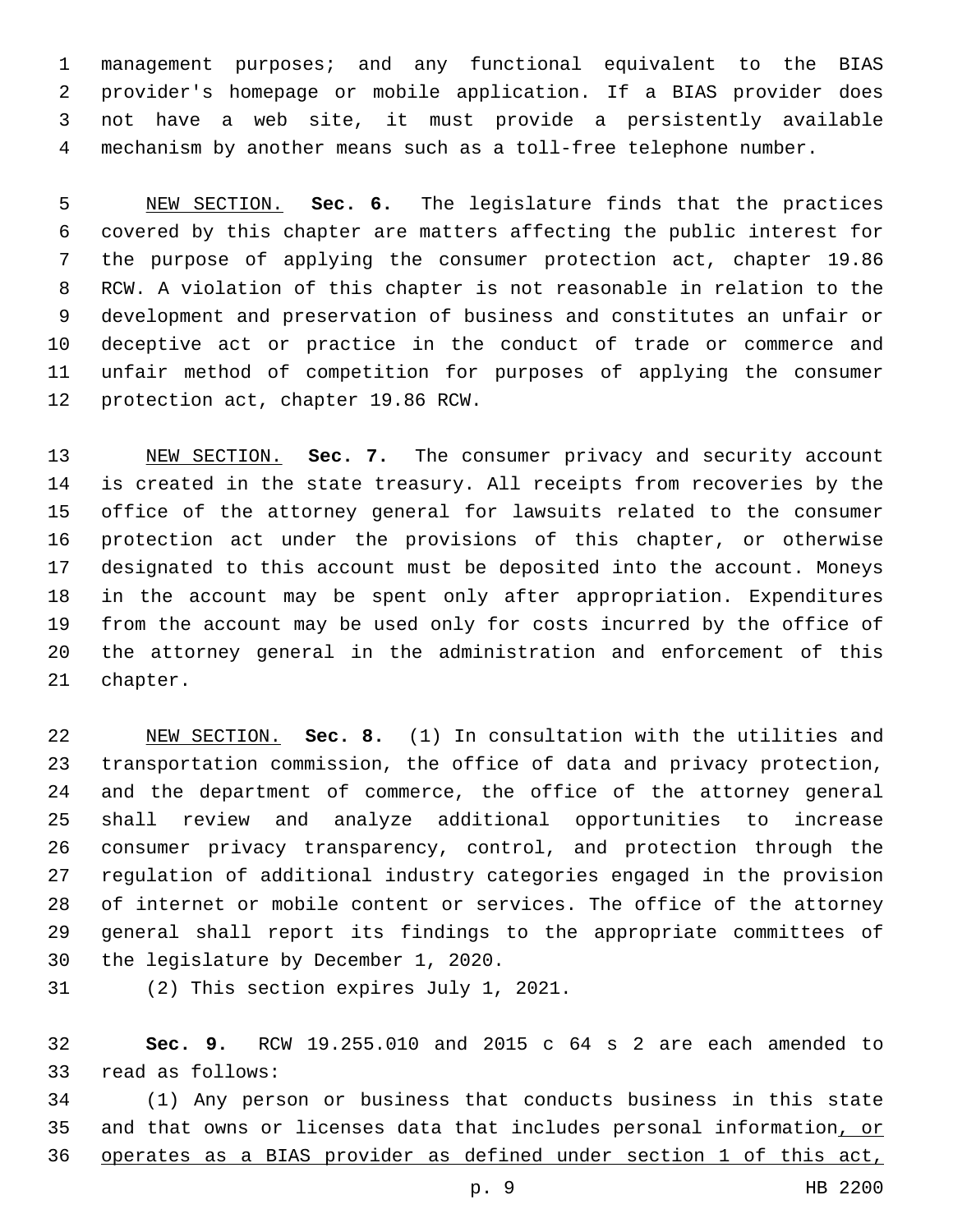shall disclose any breach of the security of the system following discovery or notification of the breach in the security of the data to any resident of this state whose personal information was, or is reasonably believed to have been, acquired by an unauthorized person and the personal information was not secured. Notice is not required if the breach of the security of the system is not reasonably likely to subject consumers to a risk of harm. The breach of secured personal information must be disclosed if the information acquired and accessed is not secured during a security breach or if the confidential process, encryption key, or other means to decipher the secured information was acquired by an unauthorized person.

 (2) Any person or business that maintains data that includes personal information that the person or business does not own shall notify the owner or licensee of the information of any breach of the security of the data immediately following discovery, if the personal information was, or is reasonably believed to have been, acquired by 17 an unauthorized person.

 (3) The notification required by this section may be delayed if the data owner or licensee contacts a law enforcement agency after discovery of a breach of the security of the system and a law enforcement agency determines that the notification will impede a criminal investigation. The notification required by this section shall be made after the law enforcement agency determines that it 24 will not compromise the investigation.

 (4) For purposes of this section, "breach of the security of the system" means unauthorized acquisition of data that compromises the security, confidentiality, or integrity of personal information maintained by the person or business. Good faith acquisition of personal information by an employee or agent of the person or business for the purposes of the person or business is not a breach of the security of the system when the personal information is not used or subject to further unauthorized disclosure.

 (5) For purposes of this section, "personal information" for a business or person that is not operating as a BIAS provider as defined under section 1 of this act means an individual's first name or first initial and last name in combination with any one or more of 37 the following data elements:

38 (a) Social security number;

 (b) Driver's license number or Washington identification card 40 number; or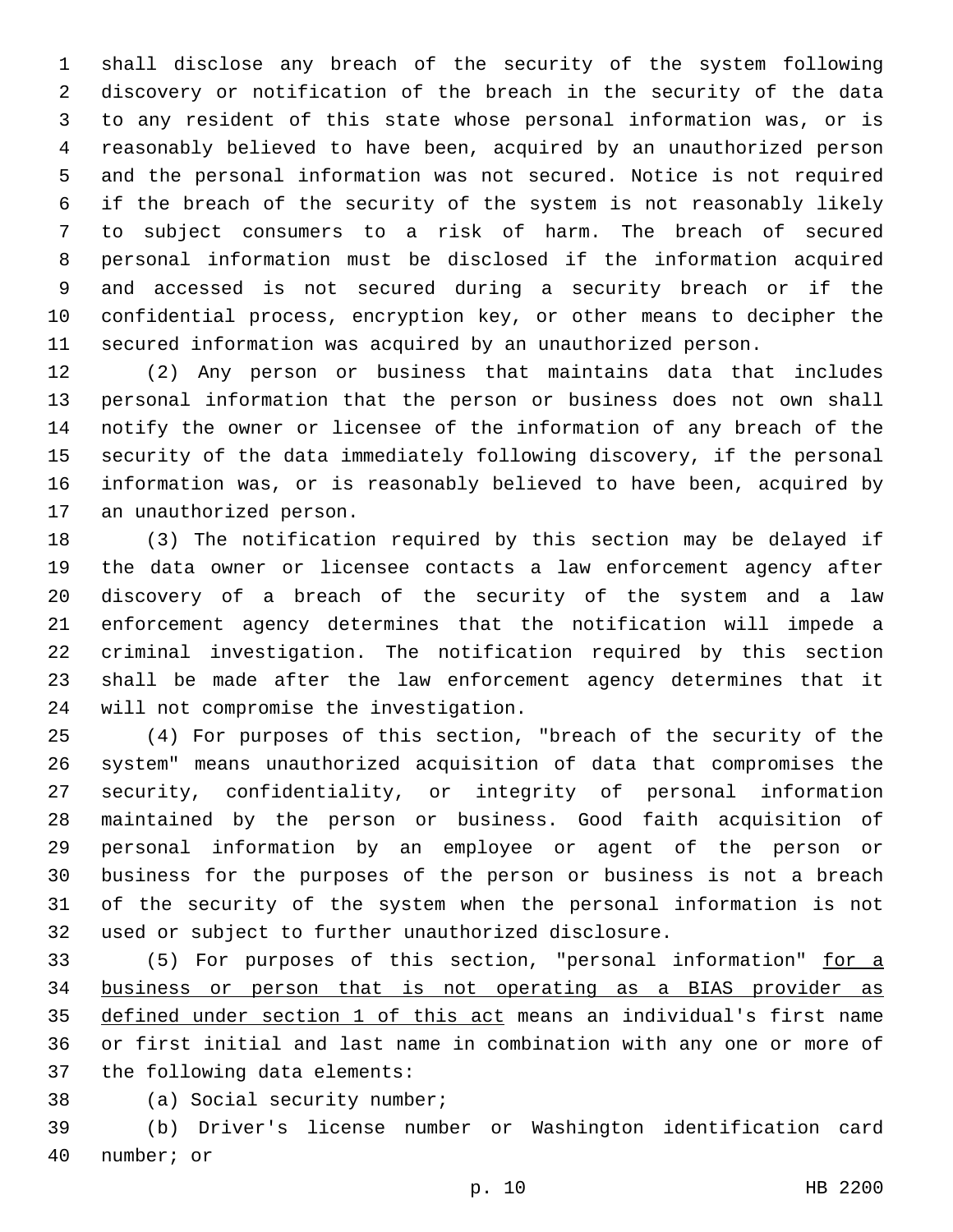(c) Account number or credit or debit card number, in combination with any required security code, access code, or password that would permit access to an individual's financial account.

 (6) For purposes of this section, "personal information" for a person or business operating as a BIAS provider as defined under section 1 of this act has the same meaning as "customer proprietary information" as defined in section 1 of this act, and includes "sensitive customer proprietary information" as defined in section 1 of this act.

 (7) For purposes of this section, "personal information" does not include publicly available information that is lawfully made available to the general public from federal, state, or local 13 government records.

 $((+7+))$   $(8)$  For purposes of this section, "secured" means encrypted in a manner that meets or exceeds the national institute of standards and technology (NIST) standard or is otherwise modified so that the personal information is rendered unreadable, unusable, or 18 undecipherable by an unauthorized person.

19  $((48))$  (9) For purposes of this section and except under 20 subsections  $((4)$  and)) (10) and (11) of this section, "notice" may 21 be provided by one of the following methods:

22 (a) Written notice;

 (b) Electronic notice, if the notice provided is consistent with the provisions regarding electronic records and signatures set forth 25 in 15 U.S.C. Sec. 7001; or

 (c) Substitute notice, if the person or business demonstrates that the cost of providing notice would exceed two hundred fifty thousand dollars, or that the affected class of subject persons to be notified exceeds five hundred thousand, or the person or business does not have sufficient contact information. Substitute notice shall 31 consist of all of the following:

 (i) Email notice when the person or business has an email address 33 for the subject persons;

 (ii) Conspicuous posting of the notice on the web site page of the person or business, if the person or business maintains one; and 36 (iii) Notification to major statewide media.

 ( $(\overline{+9})$ ) (10) A person or business that maintains its own notification procedures as part of an information security policy for the treatment of personal information and is otherwise consistent with the timing requirements of this section is in compliance with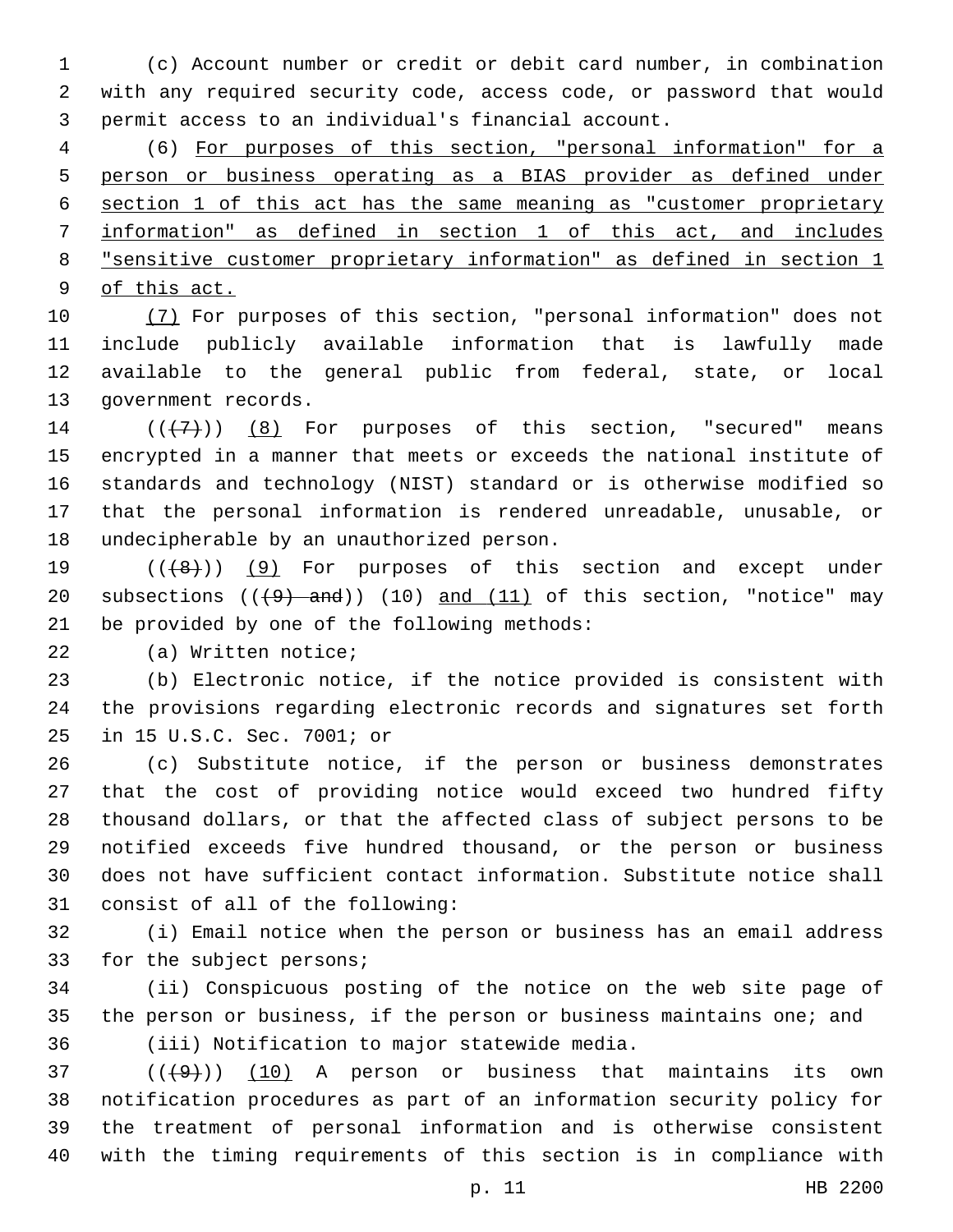the notification requirements of this section if the person or business notifies subject persons in accordance with its policies in 3 the event of a breach of security of the system.

4 (( $(10)$ )) (11) A covered entity under the federal health insurance portability and accountability act of 1996, 42 U.S.C. Sec. 1320d et seq., is deemed to have complied with the requirements of this section with respect to protected health information if it has complied with section 13402 of the federal health information technology for economic and clinical health act, Public Law 111-5 as it existed on July 24, 2015. Covered entities shall notify the 11 attorney general pursuant to subsection  $((+15))$   $(16)$  of this section in compliance with the timeliness of notification requirements of section 13402 of the federal health information technology for economic and clinical health act, Public Law 111-5 as it existed on July 24, 2015, notwithstanding the notification requirement in 16 subsection  $((+16))$   $(17)$  of this section.

 $((+11))$   $(12)$  A financial institution under the authority of the office of the comptroller of the currency, the federal deposit insurance corporation, the national credit union administration, or the federal reserve system is deemed to have complied with the requirements of this section with respect to "sensitive customer information" as defined in the interagency guidelines establishing information security standards, 12 C.F.R. Part 30, Appendix B, 12 C.F.R. Part 208, Appendix D-2, 12 C.F.R. Part 225, Appendix F, and 12 C.F.R. Part 364, Appendix B, and 12 C.F.R. Part 748, Appendices A and B, as they existed on July 24, 2015, if the financial institution provides notice to affected consumers pursuant to the interagency guidelines and the notice complies with the customer notice provisions of the interagency guidelines establishing information security standards and the interagency guidance on response programs for unauthorized access to customer information and customer notice under 12 C.F.R. Part 364 as it existed on July 24, 2015. The entity 33 shall notify the attorney general pursuant to subsection  $((+15))$ 34 (16) of this section in addition to providing notice to its primary 35 federal regulator.

 (( $(12)$ )) (13) Any waiver of the provisions of this section is contrary to public policy, and is void and unenforceable.

38  $((+13)) (14)$ (a) Any consumer injured by a violation of this section may institute a civil action to recover damages.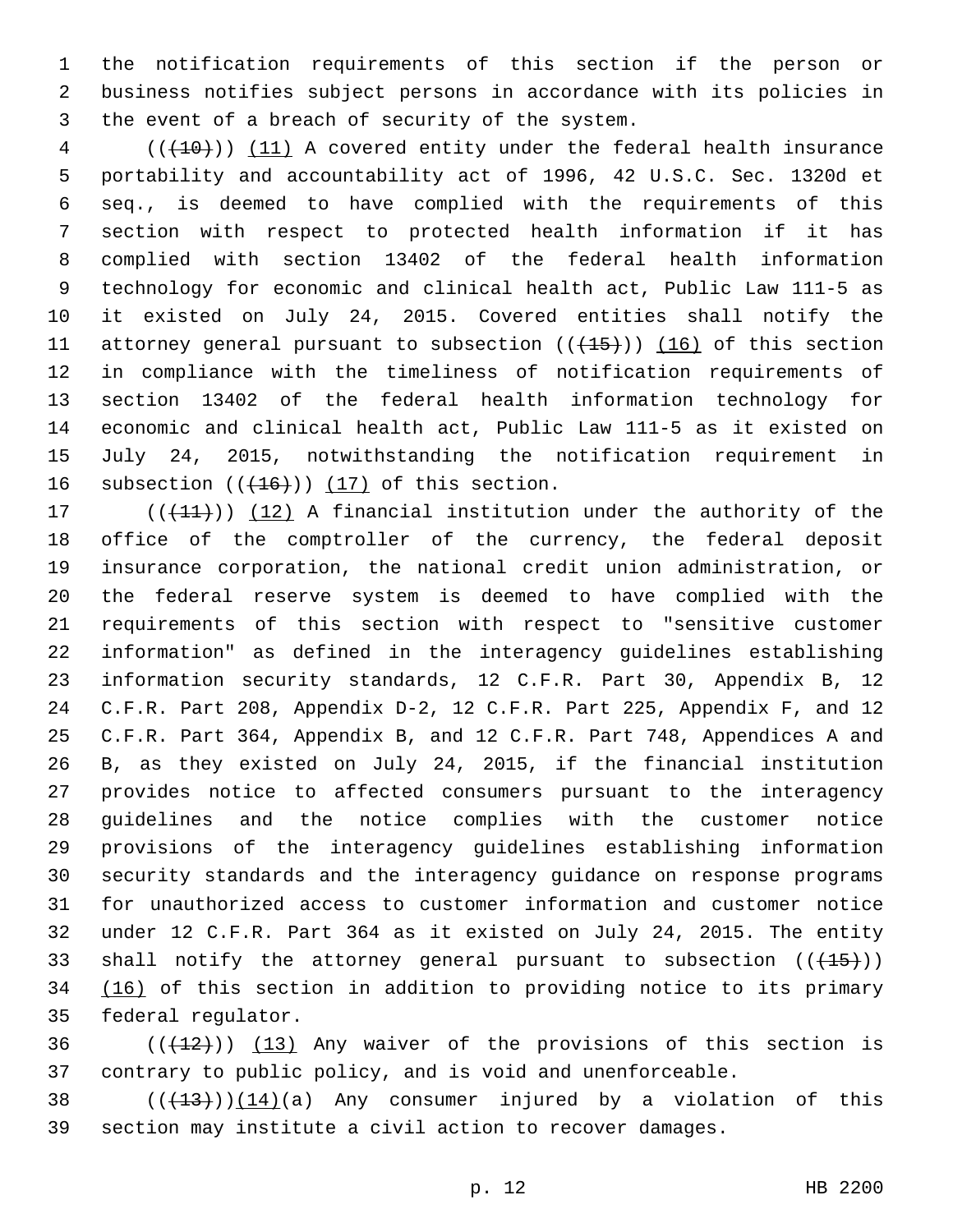(b) Any person or business that violates, proposes to violate, or 2 has violated this section may be enjoined.

 (c) The rights and remedies available under this section are cumulative to each other and to any other rights and remedies 5 available under law.

6  $((+14))$   $(15)$  Any person or business that is required to issue notification pursuant to this section shall meet all of the following 8 requirements:

(a) The notification must be written in plain language; and

 (b) The notification must include, at a minimum, the following 11 information:

 (i) The name and contact information of the reporting person or 13 business subject to this section;

 (ii) A list of the types of personal information that were or are 15 reasonably believed to have been the subject of a breach; and

 (iii) The toll-free telephone numbers and addresses of the major credit reporting agencies if the breach exposed personal information.

 $((+15))$   $(16)$  Any person or business that is required to issue a notification pursuant to this section to more than five hundred Washington residents as a result of a single breach shall, by the time notice is provided to affected consumers, electronically submit a single sample copy of that security breach notification, excluding any personally identifiable information, to the attorney general. The person or business shall also provide to the attorney general the number of Washington consumers affected by the breach, or an estimate 26 if the exact number is not known.

27 (( $(16)$ )) (17) Notification to affected consumers and to the attorney general under this section must be made in the most expedient time possible and without unreasonable delay, no more than forty-five calendar days after the breach was discovered, unless at the request of law enforcement as provided in subsection (3) of this section, or due to any measures necessary to determine the scope of the breach and restore the reasonable integrity of the data system.

 (( $(17)$ )) (18) The attorney general may bring an action in the name of the state, or as parens patriae on behalf of persons residing in the state, to enforce this section. For actions brought by the attorney general to enforce this section, the legislature finds that the practices covered by this section are matters vitally affecting the public interest for the purpose of applying the consumer protection act, chapter 19.86 RCW. For actions brought by the

p. 13 HB 2200